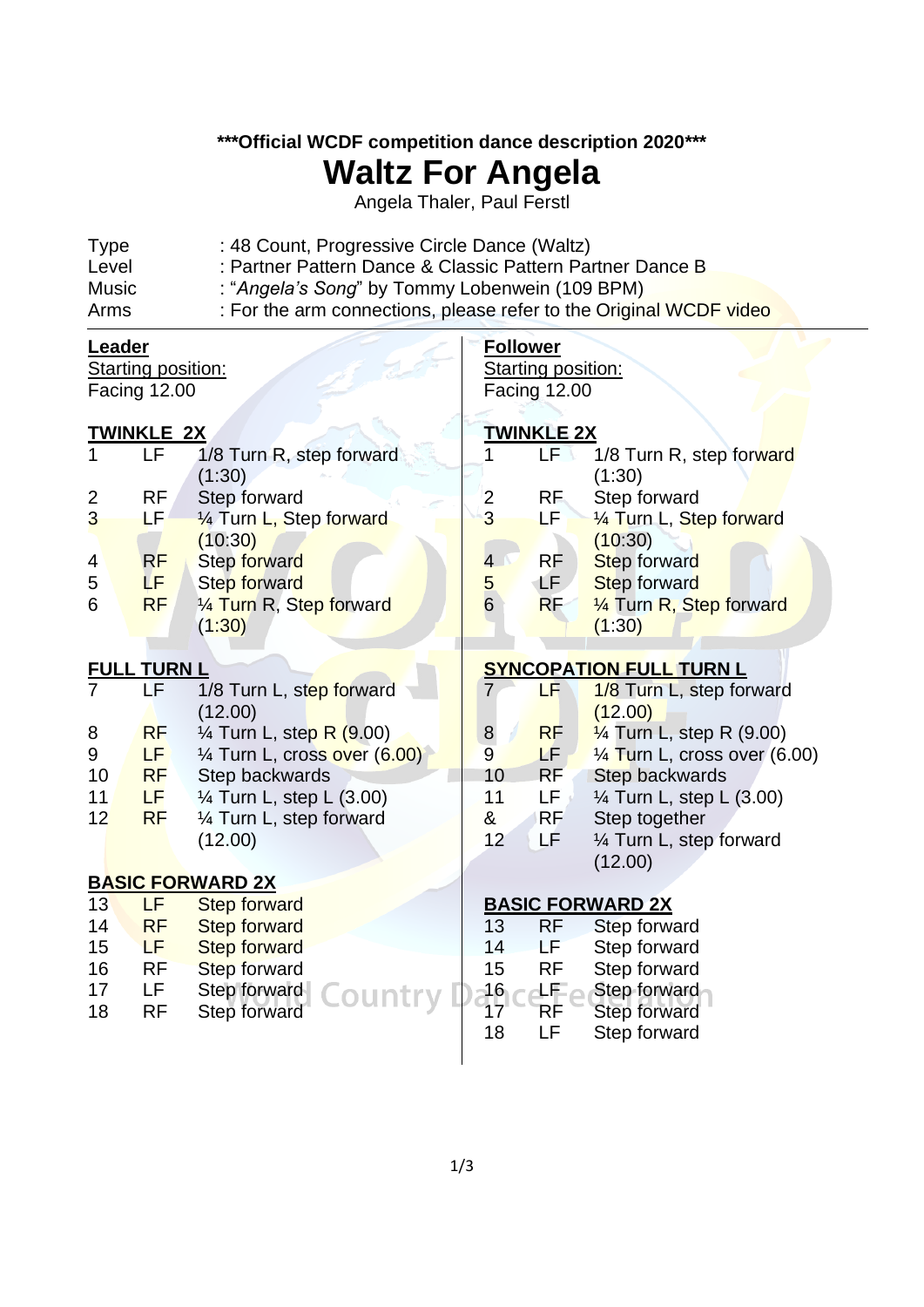**\*\*\*Official WCDF competition dance description 2020\*\*\***

## **Waltz For Angela**

Angela Thaler, Paul Ferstl

| <b>Type</b> | : 48 Count, Progressive Circle Dance (Waltz)                       |
|-------------|--------------------------------------------------------------------|
| Level       | : Partner Pattern Dance & Classic Pattern Partner Dance B          |
| Music       | : "Angela's Song" by Tommy Lobenwein (109 BPM)                     |
| Arms        | : For the arm connections, please refer to the Original WCDF video |

| <b>Leader</b>                            |                                          |                                     | <b>Follower</b> |                 |                                                                           |
|------------------------------------------|------------------------------------------|-------------------------------------|-----------------|-----------------|---------------------------------------------------------------------------|
| <b>FORWARD, 1/4 TURN R, SIDE, CONTRA</b> |                                          |                                     |                 |                 | 1 1/4 TURN L, CONTRA CHECK                                                |
| <b>CHECK</b>                             |                                          |                                     | 19              | RF              | 1/2 Turn L, step backwards                                                |
| 19                                       | LF                                       | Step forward                        |                 |                 | (6.00)                                                                    |
| 20                                       | <b>RF</b>                                | 1⁄4 Turn R, cross over (3.00)       | 20              | LF.             | 1/2 Turn L, step forward                                                  |
| 21                                       | LF.                                      | Step L                              |                 |                 | (12.00)                                                                   |
| 22                                       | <b>RF</b>                                | <b>Cross over</b>                   | 21              | <b>RF</b>       | $\frac{1}{4}$ Turn L, step R (9.00)                                       |
| 23                                       | LF                                       | Recover weight                      | 22              | LF.             | <b>Cross over</b>                                                         |
| 24                                       | <b>RF</b>                                | <b>Step R</b>                       | 23              | <b>RF</b>       | <b>Recover weight</b>                                                     |
|                                          |                                          |                                     | 24              | LF              | Step <sub>L</sub>                                                         |
|                                          |                                          | <u>CONTRA CHECK, CROSS, SIDE,</u>   |                 |                 |                                                                           |
| <b>CROSS</b>                             |                                          |                                     |                 |                 | <b>CONTRA CHECK, CROSS, SIDE,</b>                                         |
| 25                                       | LF                                       | <b>Cross over</b>                   | <b>CROSS</b>    |                 |                                                                           |
| 26                                       | <b>RF</b>                                | Recover weight                      | 25              | <b>RF</b>       | <b>Cross over</b>                                                         |
| 27                                       | LF.                                      | Step L                              | 26              | LF.             | <b>Recover</b> weight                                                     |
| 28                                       | <b>RF</b>                                | Cross over                          | 27 <sub>1</sub> | <b>RF</b>       | Step <sub>R</sub>                                                         |
| 29                                       | <b>LF</b>                                | Step L                              | 28              | LF <sub>1</sub> | <b>Cross over</b>                                                         |
| 30                                       | <b>RF</b>                                | Cross behind                        | 29              | <b>RF</b>       | <b>Step R</b>                                                             |
|                                          |                                          |                                     | 30              | LF              | Cross behind                                                              |
|                                          | 1/4 TURN L, 1/2 STEP TURN L, 1/4 TURN L, |                                     |                 |                 |                                                                           |
| 31                                       | LF                                       | DRAG, 1/8 TURN L, STEP TOGETHER     |                 |                 | 1/4 TURN, 1/2 STEP TURN R, 1/4 TURN R,<br>DRAG, 1/8 TURN L, STEP TOGETHER |
|                                          |                                          | 1/4 Turn L, step forward<br>(12.00) | 31              | <b>RF</b>       | 1⁄4 Turn R, step forward                                                  |
| 32                                       | <b>RF</b>                                | <b>Step forward</b>                 |                 |                 | (12.00)                                                                   |
| 33                                       | LF                                       | 1/2 Turn L, step forward            | 32              | LF.             | Step forward                                                              |
|                                          |                                          | (6.00)                              | 33              | <b>RF</b>       | 1/2 Turn R, step forward                                                  |
| 34                                       | <b>RF</b>                                | $\frac{1}{4}$ Turn L, step R (3.00) |                 |                 | (6.00)                                                                    |
| 35                                       | LF                                       | 1/8 Turn L, drag together           | 34              | 坦己              | 1⁄4 Turn R, step L (9.00)                                                 |
|                                          |                                          | (1.30)                              | 35              | RF              | 1/8 Turn L, drag together                                                 |
| 36                                       | LF                                       | Step together                       |                 |                 | (7.30)                                                                    |
|                                          |                                          |                                     | 36              | <b>RF</b>       | Step together                                                             |
|                                          |                                          |                                     |                 |                 |                                                                           |